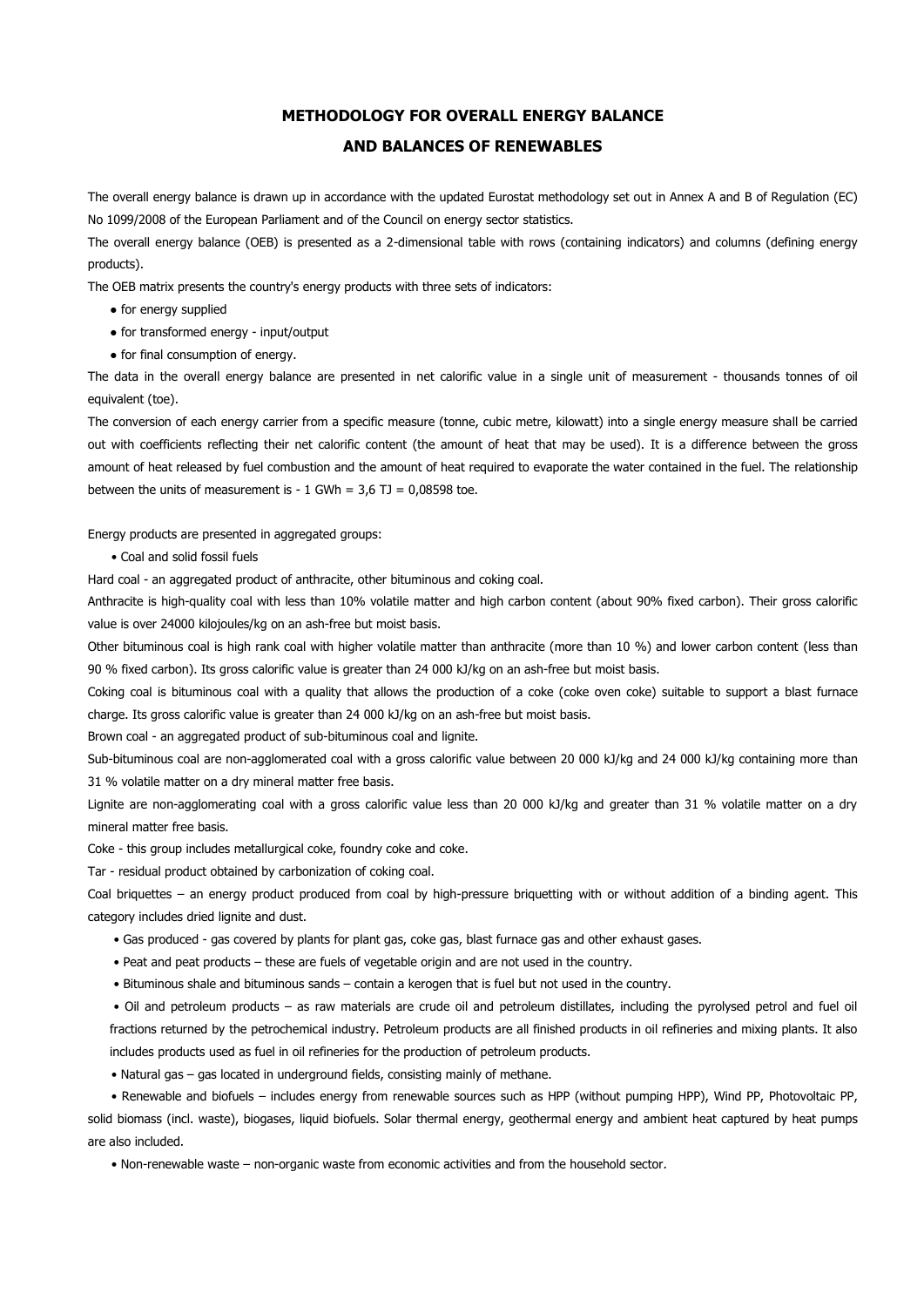• Nuclear energy – represents the primary thermal equivalent of electricity and heat produced by nuclear power plants, shown as the amount of heat generated by the nuclear reaction process.

 • Electricity – includes electricity generated from all energy sources, including electricity generated outside the electricity transmission network and consumed for own needs.

 • Heat – steam or hot water intended for final use (no steam used to produce electricity). Enterprises (plants) with a primary activity of heat generation or combined generation of electricity and heat shall take account of gross heat generation (including heat for their own needs of the plant) and autoproducer plants (enterprises with a main activity other than electricity and heat generation) shall report only the part of the heat generated by them which has been sold. The heat energy produced by the plant for the purpose of the enterprise's main production shall not be included. The fuels used for it shall be reported as final consumption of the economic activity concerned.

## **Energy balance indicators**

 • Primary energy production represents any kind of extraction of energy products from natural sources in the territory of the country. Includes coal production (accounting for purified production), crude oil, natural gas, nuclear energy, renewable energy (water, wind, solar, geothermal and heat from the environment), biomass, biogas, liquid biofuels and non-renewable fuels.

 • Recovered & recycled products - refers to slurry and shale from coal recovered from mines. Lubricating oils are used for petroleum products that are processed.

 • Imports (incl. arrivals) and exports (incl. dispatches) - include the quantities passed through the political boundaries of the country, whether customs clearance has taken place or not. Transit is not reported (excluding electricity). Only energy products produced in the country are reported as exports in the energy balance.

Due to differences in methodological definitions of indicators, reclassification of energy products (petroleum product due to a change in its qualities or mixing is reported as another) and various units of measurement data on imports and exports of individual product positions may differ with those of foreign trade statistics.

 • Changes in stocks – reflects the difference between stocks at the beginning and at the end of the year in producers, large foreign trade companies and consumers. The increase in stocks is shown by a sign "-" and the reduction - with the sign "+".

 • Gross available energy – is calculated from primary energy production + recovered & recycled products + imports - exports + stock change. Shows the amount of energy required to meet energy demand in the country.

 • International maritime bunker – quantities of fuels delivered to ships of all flags that are engaged in international navigation. The international navigation may take place at sea, on inland lakes and waterways, and in coastal waters (port of departure and port of arrival in different countries).

• Gross inland consumption – Gross Available Energy excluding the International maritime bunker.

 • International aviation – quantities of fuels delivered to aircrafts for international flights. The domestic/international split is determined on the basis of departure and landing locations and not by the nationality of the airline.

 • Total energy supply – represents the amount of energy required to meet domestic consumption in the country. For secondary products derived from a transformation process, the data may be a negative number.

 • Transformation input - reflects the quantities of fuels and energy which are used to produce other energy products in the various energy transformation processes.

• Transformation output - the secondary energy products derived from the individual conversion processes are indicated.

 • Energy sector – reflects final consumption of energy and fuels (not transformed in other energy products) for the implementation and maintenance of the main activity of companies producing energy products.

• Distribution losses – includes losses in gas and heat distribution, electricity transmission and distribution, and transport of other fuels.

 • Available for final consumption - the quantities of energy products available for final use, resulting in no other energy products. This indicator is calculated as: Total energy supply – Transformation input + Transformation output - Energy Sector Consumption – Distribution losses.

The final consumption is divided for: non-energy and energy purposes.

• Final non-energy consumption shows the quantities of fuels used as raw material for the production of non-fuel products.

 • Final energy consumption contains data for consumed energy products which are not transformed into others. The quantities of fuel consumed for the production of heat that is not sold by autoproducers are reported in the figures for the final consumption of fuels by relevant sector of economic activity.